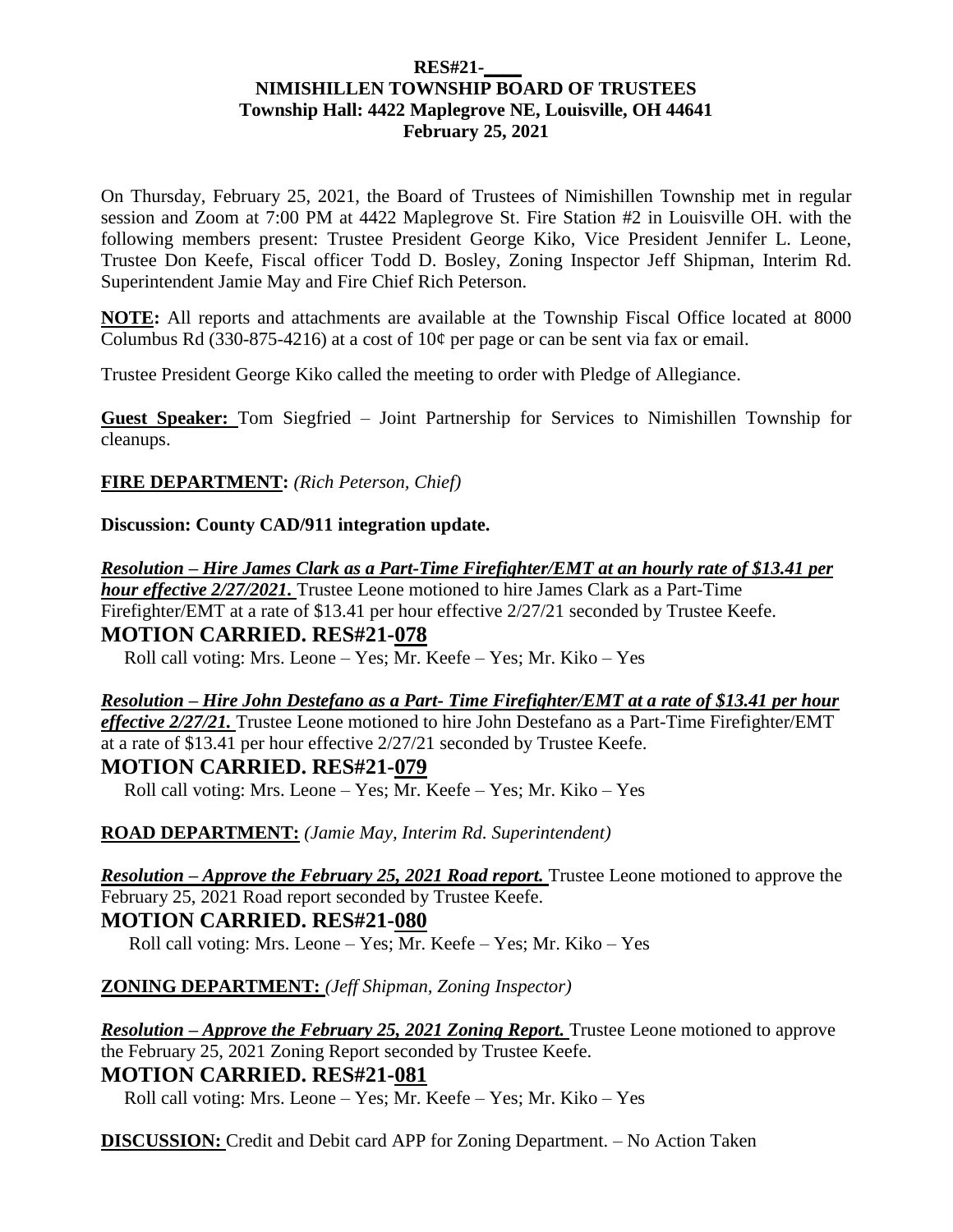## **FISCAL OFFICER:** *(Todd D. Bosley)*

#### *Resolution – Approve payment to Huntington Bank for Service Charges for December 2020 and*

*January 2021 in amount of \$613.35.* Trustee Leone motioned to approve payment to Huntington Bank for Service charges for December 2020 and January 2021 in amount of \$613.35 seconded by Trustee Keefe. **MOTION CARRIED. RES#21-082**

Roll call voting: Mrs. Leone – Yes; Mr. Keefe – Yes; Mr. Kiko – Yes

### *Resolution – Approve payment to Arctic Air for tube heater maintenance at Road Department in*

*amount of \$735.00.* Trustee Leone motioned to approve payment to Arctic Air for tube heater maintenance at Road Department in amount of \$735.00 seconded by Trustee Keefe.

## **MOTION CARRIED. RES#21-083**

Roll call voting: Mrs. Leone – Yes; Mr. Keefe – Yes; Mr. Kiko – Yes

## *Resolution – Approve payment to OHIO811.org for Government assessment in amount of*

*\$324.11.* Trustee Leone motioned to approve payment to OHIO811 for Government assessment in amount of \$324.11 seconded by Trustee Keefe.

## **MOTION CARRIED. RES#20-084**

Roll call voting: Mrs. Leone – Yes; Mr. Keefe – Yes; Mr. Kiko – Yes

#### *Resolution – Approve lease payment for Fire trucks to Huntington Bank in amount of*

*\$153,045.77.* Trustee Leone motioned to approve lease payment to Huntington Bank in amount of \$153,045.77 seconded by Trustee Keefe.

## **MOTION CARRIED. RES#21-085**

Roll call voting: Mrs. Leone – Yes; Mr. Keefe – Yes; Mr. Kiko – Yes

#### *Resolution – Approve Temporary Budget revision of 1 cent (new amount is \$1,547,798.08).*

Trustee Leone motioned to approve temporary Budget revision of 1 cent (new amount is \$1,547,798.08) seconded by Trustee Keefe.

## **MOTION CARRIED: RES#21-086**

Roll call voting: Mrs. Leone – Yes; Mr. Keefe – Yes; Mr. Kiko – Yes

## *Resolution – Approve what account to add the GovDeals check to for Fire Dept Pierce Truck sale*

*in amount of \$4,875.00.* Trustee Leone motioned to approve what account to add the GovDeals check to for Fire Dept Pierce Truck sale in amount of \$4,875.00 seconded by Trustee Keefe. **MOTION CARRIED. RES#21-087**

Roll call voting: Mrs. Leone – Yes; Mr. Keefe – Yes; Mr. Kiko – Yes

## *Resolution – Approve to provide PIN for gas card to all Road Dept drivers thru Fiscal office.*  Trustee Leone motioned to provide PIN for gas card for all Road Dept. drivers thru Fiscal Office seconded by Trustee Keefe. **MOTION CARRIED. RES#21-088**

Roll call voting: Mrs. Leone – Yes; Mr. Keefe – Yes; Mr. Kiko – Yes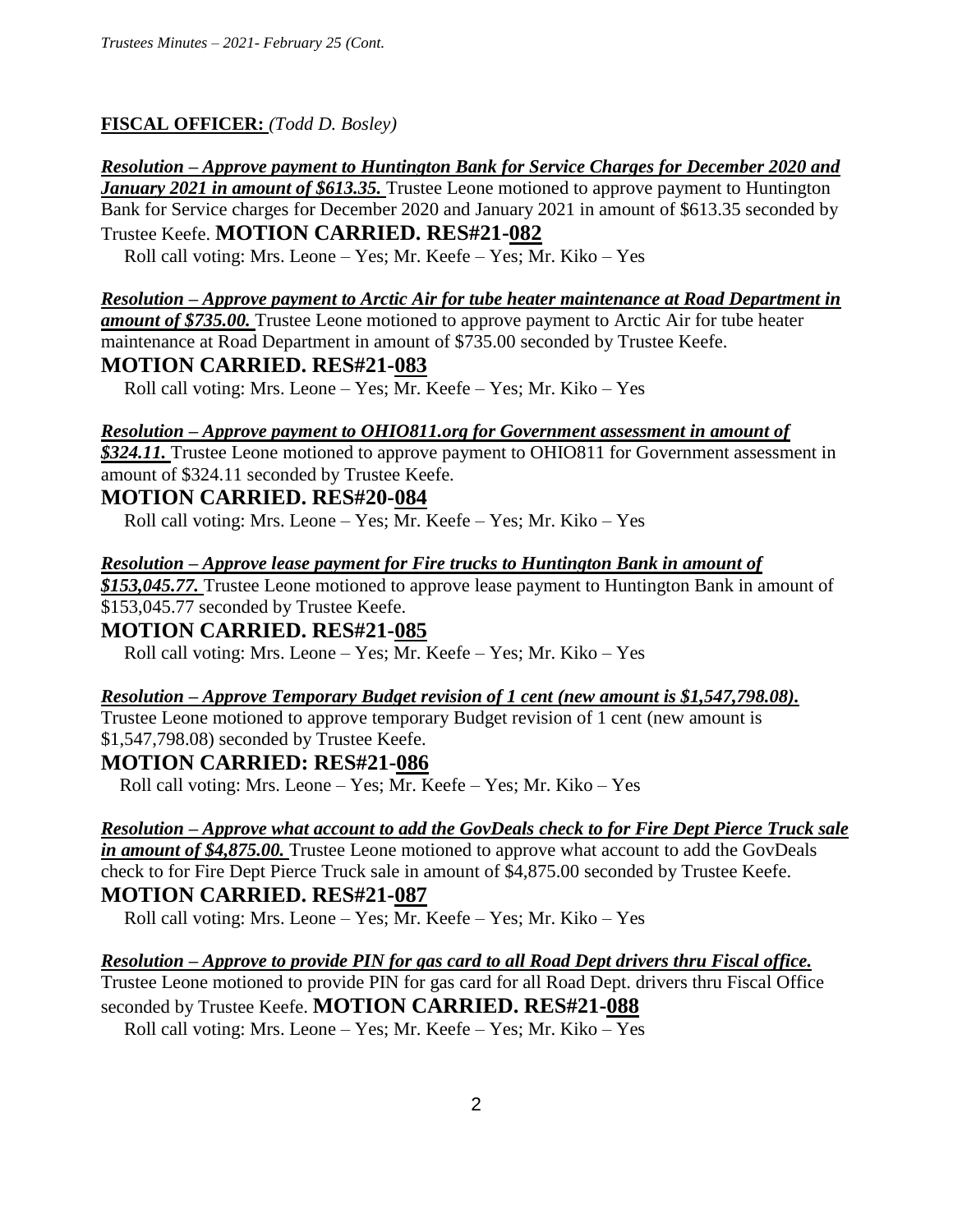#### **CONCERNS OF CITIZENS:**

Sandy Smith – Spoke on Fiscal Training

**TRUSTEES:** *(George Kiko, Jennifer Leone, Don Keefe)*

**Trustees: Executive Session:** Personnel Matters

a. **Resolution:** Enter into executive session from this special meeting at 7:25 PM as authorized under O.R.C. 121.22 (G)(1) Personnel Matters to consider appointment, employment, dismissal, discipline, promotion, demotion or compensation of a public employee. **MOTION CARRIED. RES#21-089**

Roll call voting: Mrs. Leone – Yes; Mr. Keefe – Yes; Mr. Kiko – Yes

b. **Resolution:** Return from executive session at 8:04 PM and resume the regular meeting. **MOTION CARRIED. RES#21-090**

Roll call voting: Mrs. Leone – Yes; Mr. Keefe – Yes; Mr. Kiko - Yes

## *Resolution – Scheduling of work session on 3/5/21 at 11:00 AM at Fire Station #2 with Fiscal Officer for 2021 Budget, Road dept and Fire dept so we can make plans for the year. Trustee* Leone motioned to schedule a work session on 3/5/21 at 11:00 AM at Fire Station #2 with Fiscal Officer for 2021 Budget, Road Dept and Fire Dept so we can make plans for the year seconded by Trustee Keefe. **MOTION CARRIED. RES#21-091**

Roll call voting: Mrs. Leone – Yes; Mr. Keefe – Yes; Mr. Kiko – Yes

# *Resolution – Authorize the Fiscal Officer of Nimishillen Township to file requests with the Stark County Auditor for weekly Tax Advances of the February and July Real Estate Tax Settlement 2020 for the Maximum amount allowable by law of the current collection of taxes assessed and*

*collected for and in behalf of Nimishillen Township.* Trustee Leone motioned to authorize the Fiscal Officer of Nimishillen Township to file requests with the Stark County Auditor for weekly Tax Advances of the February and July Real Estate Tax settlement 2020 for the Maximum amount allowable by law of the current collection of taxes assessed and collected for and in behalf of Nimishillen Township seconded by Trustee Keefe.

## **MOTION CARRIED. RES#21-092**

Roll call voting: Mrs. Leone – Yes; Mr. Keefe – Yes; Mr. Kiko - Yes

*Resolution – Approve minutes for February 11, 2021 Trustee Meeting –* Trustee Leone motioned to approve the minutes for February 11, 2021seconded by Trustee Keefe. **MOTION CARRIED. RES#21-093**

Roll call voting: Mrs. Leone – Yes; Mr. Keefe – Yes; Mr. Kiko - Yes

*Resolution – Adjourn Meeting.* Trustee Leone motioned to adjourn meeting seconded by Trustee Keefe. **MOTION CARRIED. RES#21-094**

Roll call voting: Mrs. Leone – Yes; Mr. Keefe – Yes; Mr. Kiko – Yes